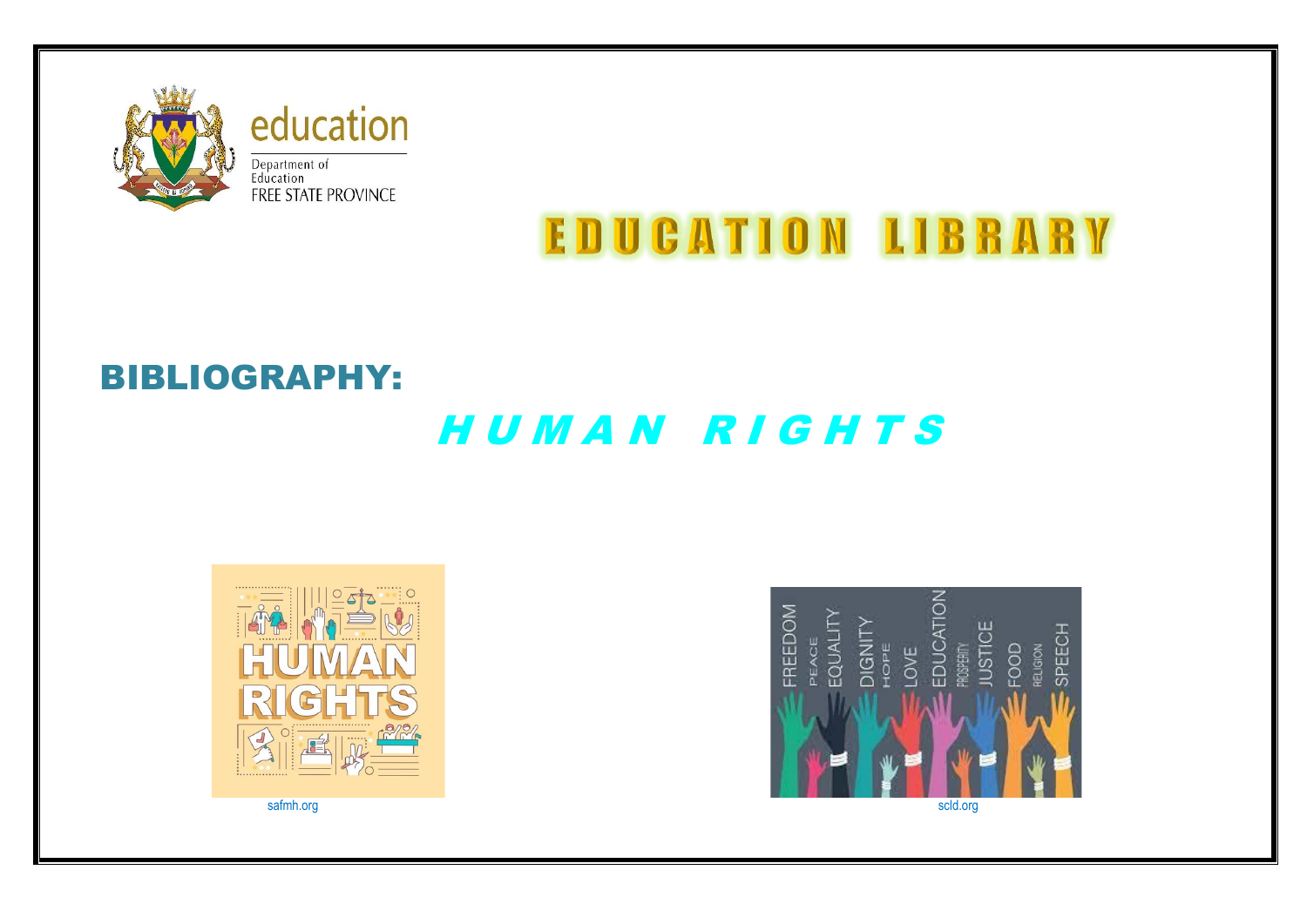### I N T R O D U C T I O N

➢ **Electronic** copies of articles are obtainable by quoting the **name of the bibliography** (*Human Rights*) and **item(s) number** (as found in the first column) and the **title of the item**.



Education Library **Example 2018** Ground Floor Private Bag X20565 Syfrets Building 9300 Bloemfontein

### Postal Address: Physical Address:

The Librarian The Library Contraction Library Bloemfontein 65 Charlotte Maxeke Street

> Tel: 051-404-8467 Fax: 086-615-2502 **Email:** [E.Mostert@fseducation.gov.za](mailto:E.Mostert@fseducation.gov.za)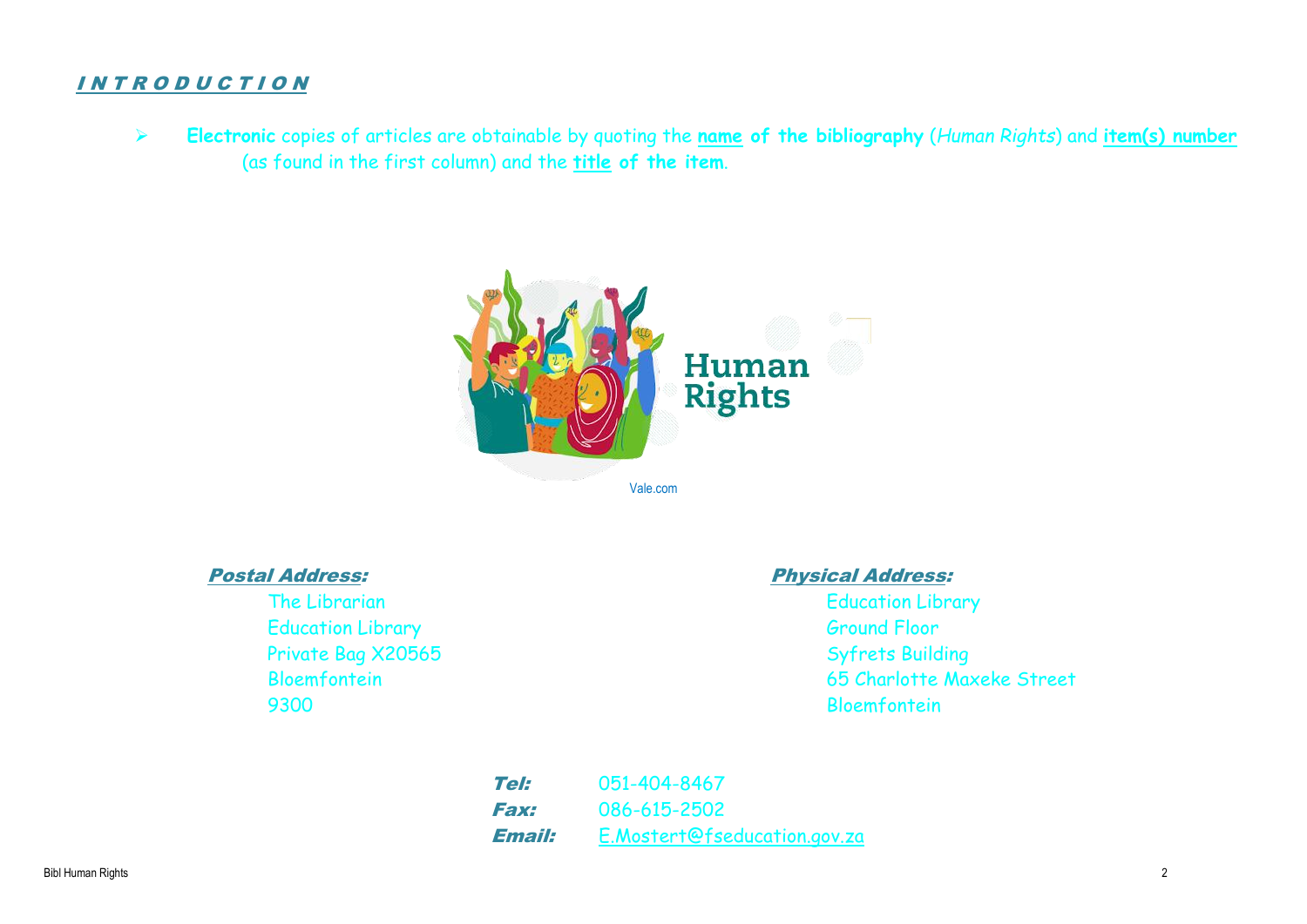## DOCUMENTS

| <b>NR</b> | <b>AUTHOR</b>                            | <b>TITLE</b>                                                                                                                                                | <b>DATE</b> | <b>CALL NR</b>  |
|-----------|------------------------------------------|-------------------------------------------------------------------------------------------------------------------------------------------------------------|-------------|-----------------|
| 1.        | LAND, S                                  | 27th of April 1994 [Adult Education and Training]                                                                                                           | 1997        | LAN             |
| 2.        | <b>CURMO DESIGNS</b>                     | Ancillary health care. Level 3, Module 3. Health related human rights [Adult Education and Training]                                                        | 2008        | 323.0715 ANC    |
| 3.        | <b>HUMAN RIGHTS</b><br><b>COMMISSION</b> | Being able to access justice as a human right<br>[VF - Human Rights]                                                                                        |             | Also Electronic |
| 4.        | STARKEY, H                               | Challenge of human rights education                                                                                                                         | 1991        | 323.07 CHA      |
| 5.        | SHIVJI, I G                              | Concept of human rights in Africa                                                                                                                           | 1989        | 323.096 SHI     |
| 6.        | AN-NA'IM, A A                            | Cultural transformation and human rights                                                                                                                    | 2002        | 323.096 CUL     |
| 7.        | JONES, H                                 | Disabled children's rights: a practical guide                                                                                                               | 2001        | 323.352 JON     |
| 8.        | SONN, B                                  | Discipline in schools: discipline in a culture of human rights                                                                                              |             | 371.50968 SON   |
| 9.        | LEIGHTON, M                              | Eighteenth century studies: the rights of man                                                                                                               |             | 323.09033 EIG   |
| 10.       | LEO, U                                   | Enforcing child rights globally: experiences and reflections from the International Training Programme on<br>Child Rights, Classrooms and School Management |             | 323.352 ENF     |
| 11.       | <b>ANON</b>                              | Hands-on human rights. Grade 4-6, Learner's book<br>[VF - Human Rights]                                                                                     | 2003        |                 |
| 12.       | <b>ANON</b>                              | Hands-on human rights. Grade 4-6, Teacher's guide<br>[VF - Human Rights]                                                                                    | 2003        |                 |
| 13.       | <b>ANON</b>                              | Handves van Menseregte (Poster)<br>[VF - Human Rights]                                                                                                      |             | Also Electronic |
| 14.       | SHERWIN, J                               | Human rights                                                                                                                                                | 1989        | 323.4 SHE/J     |
| 15.       | BRADLEY, J                               | Human rights                                                                                                                                                | 1991        | 323 BRA/J       |
| 16.       | WELCH, C E                               | Human rights and development in Africa                                                                                                                      | 1984        | 323.40968 HUM   |
| 17.       | LE MOTTEE, S                             | Human rights and inclusivity in the curriculum: resource book for educators                                                                                 |             | 323 LEM         |
| 18.       | McQUOID-MASON,<br>D                      | Human rights for all. Student text                                                                                                                          | 1991        | 323 MACQ        |
| 19.       | McQUOID-MASON,<br>D                      | Human rights for all. Teacher's manual                                                                                                                      | 1991        | 323.0712 MACQ   |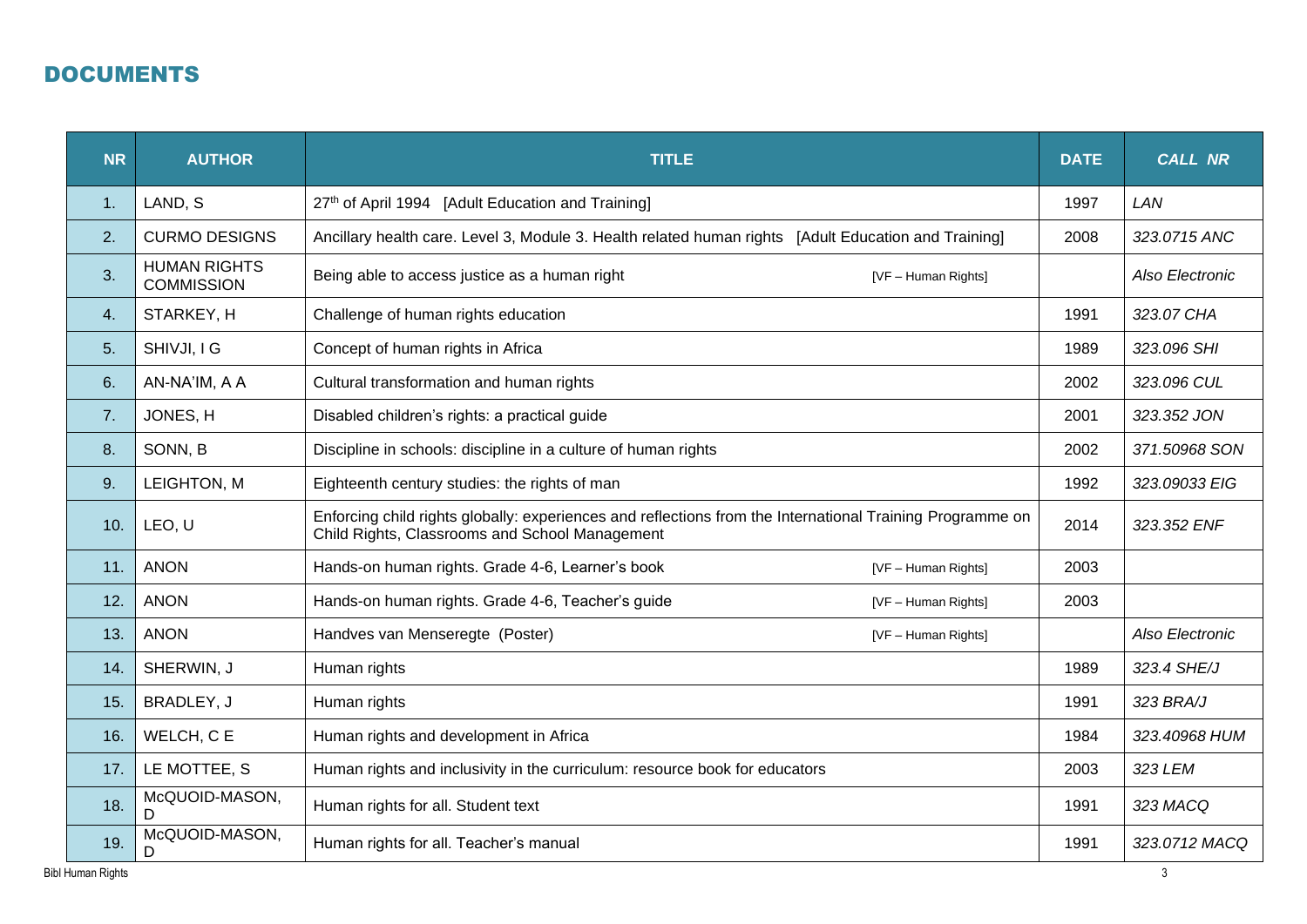| <b>NR</b> | <b>AUTHOR</b>                                                          | <b>TITLE</b>                                                                                                                               |      | <b>CALL NR</b>  |
|-----------|------------------------------------------------------------------------|--------------------------------------------------------------------------------------------------------------------------------------------|------|-----------------|
| 20.       | <b>GEARON, L</b>                                                       | Human rights handbook: a global perspective for education                                                                                  | 2003 | 323 GEA         |
| 21.       | <b>HUMAN RIGHTS</b><br><b>COMMISSION</b>                               | Human rights in community protests<br>[VF - Human Rights]                                                                                  |      | Also Electronic |
| 22.       | <b>HUMAN RIGHTS</b><br><b>COMMISSION</b>                               | Know your rights, accept your responsibilities (Poster)<br>[VF - Human Rights]                                                             |      | Also Electronic |
| 23.       | <b>ANON</b>                                                            | Know your rights: fundamental rights under the 1996 Constitution                                                                           | 1996 | 323.40968 KNO   |
| 24.       | <b>HUMAN RIGHTS</b><br><b>COMMISSION</b>                               | My rights, your rights: respect, responsibilities and the SAHRC<br>[VF - Human Rights]                                                     | 1998 | Also Electronic |
| 25.       | <b>DEPT JUSTICE AND</b><br><b>CONSTITUTIONAL</b><br><b>DEVELOPMENT</b> | National action plan to combat racism, racial discrimination, xenophobia and related intolerance<br>(Booklet)<br>[VF - Human Rights]       | 2019 | Also Electronic |
| 26.       | <b>DEPT JUSTICE AND</b><br>CONSTITUTIONAL<br><b>DEVELOPMENT</b>        | National action plan to combat racism, racial discrimination, xenophobia and related intolerance<br>(Full Document)<br>[VF - Human Rights] | 2019 | Also Electronic |
| 27.       | <b>GARLAKE, T</b>                                                      | Partners in rights: creative activities exploring rights and citizenship for 7-14 year olds                                                | 2004 | 323.352 GAR     |
| 28.       | MUBANGIZI, J C                                                         | Protection of human rights in South Africa: a legal and practical guide                                                                    | 2004 | 323.0968 MUB    |
| 29.       | FREEDEN, M                                                             | Rights                                                                                                                                     | 1991 | 323 FRE         |
| 30.       | <b>CENTRE FOR</b><br>SOCIO-LEGAL<br><b>STUDIES</b>                     | Rights & duties of learners, educators & parents in schools<br>[VF - Human Rights]                                                         | 2001 | Also Electronic |
| 31.       | <b>JUTA'S STATUTES</b>                                                 | Rights for all: the Bill of Rights in all official languages                                                                               | 2012 | 342.68085 RIG   |
| 32.       | <b>ANON</b>                                                            | Rights of a child in Afrikaans, English, isiNdebele, isiXhosa, isiZulu, Sepedi, Sesotho, Setswana,<br>SiSwati, Tshivenda Xitsonga          | 2004 | 323.352RIG/J    |
| 33.       | OSLER, A                                                               | Teachers, human rights and diversity: educating citizens in multicultural societies                                                        | 2005 | 370.115 TEA     |
| 34.       | BENTLEY, KA                                                            | Whose right is it anyway? : equality, culture and conflicts of rights in South Africa<br>[VF - Human Rights]                               | 2003 | Also Electronic |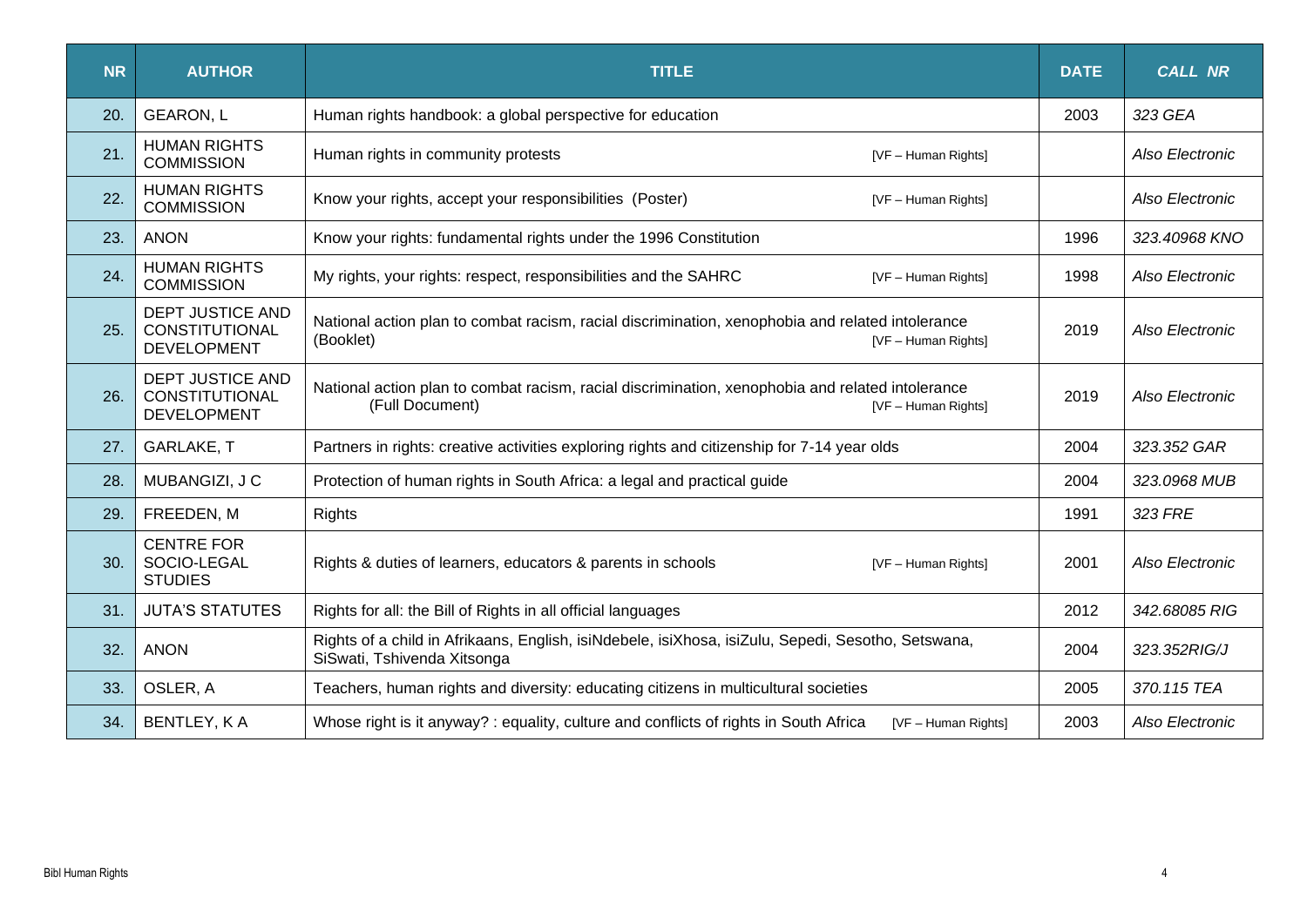

iddrr.undrr.org

## ARTICLES IN MAGAZINES

| <b>NR</b> | <b>AUTHOR</b>  | <b>TITLE</b>                                                                           | <b>MAGAZINE</b>                                      |
|-----------|----------------|----------------------------------------------------------------------------------------|------------------------------------------------------|
| 35.       | ANON           | Children's bill of rights & responsibilities<br>[VF - Human Rights]                    | Mentor, $74(3)$ , 92, front page                     |
| 36.       | <b>NPA</b>     | Children's rights: Nandi's story<br>[VF - Human Rights]                                | Sowetan, 1 Jun 01, p12                               |
| 37.       | ANON           | Children's rights: who is a child?<br>[VF - Human Rights]                              | Teacher, Jan 04, Resource pull-out                   |
| 38.       | McKAISER, E    | Christian ethos doesn't justify prejudice                                              | Mail & Guardian, 31 Jul-6 Aug 20, p 19               |
| 39.       | SEHGAL, P      | Combatting race-related stress in the classroom                                        | Educational Leadership,<br>, Dec 17/Jan 18, pp 51-55 |
| 40.       | UNITED NATIONS | Declaration of the rights of the child: General Assembly of the<br>United Nations 1059 | Mentor, 74(3), 92, back page                         |
| 41.       | <b>ANON</b>    | Etiese kode vir kinderregte in media lok wye reaksie uit<br>[VF - Human Rights]        | Volksblad, 17 May 01                                 |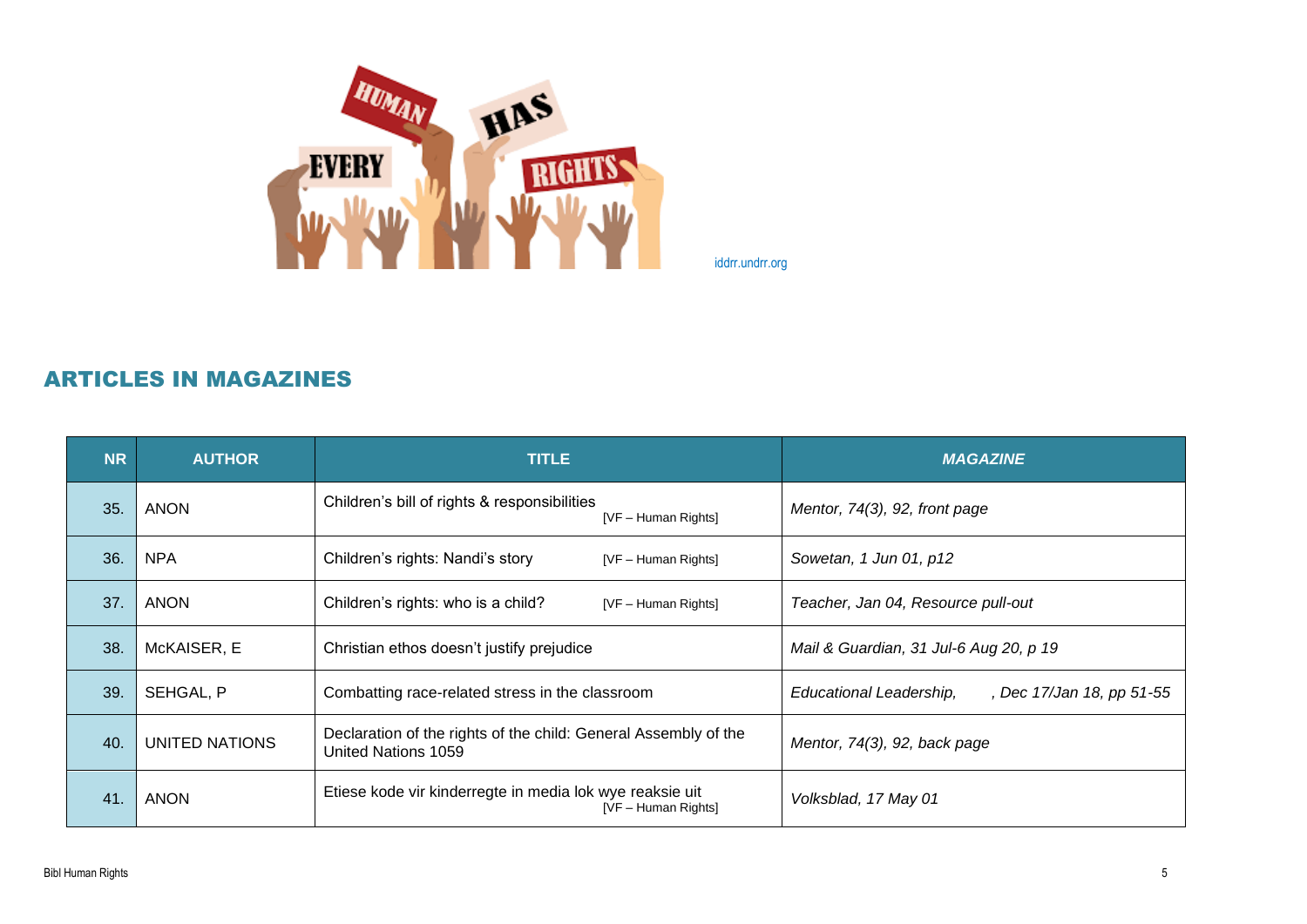| <b>NR</b> | <b>AUTHOR</b>                     | <b>TITLE</b>                                                                 | <b>MAGAZINE</b>                                |
|-----------|-----------------------------------|------------------------------------------------------------------------------|------------------------------------------------|
| 42.       | COETZEE, G                        | Human rights – the start of a new culture $[VF - Human Rights]$              | RSA Review, 8(2), Mar 95, pp 31-40             |
| 43.       | <b>ANON</b>                       | Human rights & inclusivity: a whole school issue<br>[VF - Human Rights]      | Teacher, Mar 03, Resource pull-out             |
| 44.       | MATHEBULA, T                      | Human rights and neo-liberal education in post-apartheid South<br>Africa.    | Journal of Education, Issue 71, '18, pp 91-106 |
| 45.       | LE MOTTEE, S                      | Human rights in the classroom<br>[VF - Human Rights]                         | Teacher, Apr 03, Resource pull-out 2           |
| 46.       | DU BOIS, P                        | Human rights take a beating<br>[VF - Human Rights]                           | Teacher, 7(3), Mar 02, p 1                     |
| 47.       | <b>ANON</b>                       | Infusing the classroom with a culture of human rights<br>[VF - Human Rights] | EnviroTeach, 11, Apr 04, pp 24-27              |
| 48.       | DU PLESSIS, L                     | Internasionale Menseregte - óók 'ons eie'<br>[VF - Human Rights]             | Volksblad-By, 9 Dec 06, p17                    |
| 49.       | <b>ANON</b>                       | Kinderregte wêreldwyd<br>[VF - Human Rights]                                 | Rapport, 25 Apr 04                             |
| 50.       | <b>RIGHTS AFRICA</b>              | Know your human rights: respect the rights of others<br>[VF - Human Rights]  | Teacher, Mar 02, pp 12-13                      |
| 51.       | RATHBONE, CH                      | Learner's bill of rights<br>[VF - Human Rights]                              | Phi Delta Kappan, 86(6), Feb 05, pp 471-473    |
| 52.       | BLAAUW, D                         | Menseregte in SA steeds in spervuur<br>[VF - Human Rights]                   | Voklsbald, 13 Jan 07                           |
| 53.       | <b>ANON</b>                       | New media code mooted in children's rights<br>[VF - Human Rights]            | Star, 16 May 01                                |
| 54.       | <b>ANON</b>                       | Patient's rights charter<br>[VF - Human Rights]                              | Star, 18 Feb 02                                |
| 55.       | NATIONAL DEPT OF<br><b>HEALTH</b> | Patients' bill of rights<br>[VF - Human Rights]                              | Teacher, Jan 00, pp 10-11                      |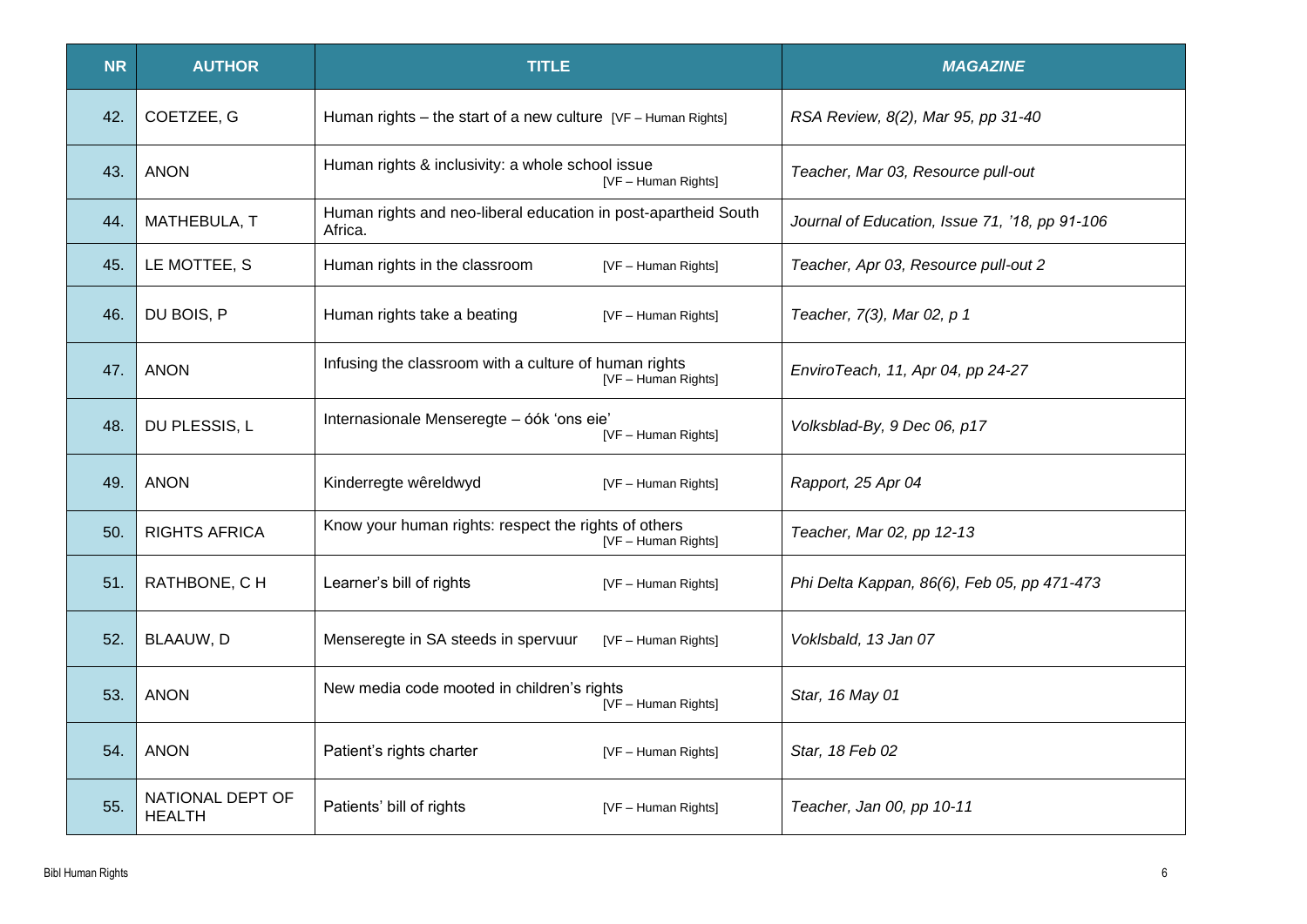| <b>NR</b> | <b>AUTHOR</b>    | <b>TITLE</b>                                                                                                                                                                            | <b>MAGAZINE</b>                                            |
|-----------|------------------|-----------------------------------------------------------------------------------------------------------------------------------------------------------------------------------------|------------------------------------------------------------|
| 56.       | MUBANGIZI, J C   | Protection of human rights in South Africa: public awareness and<br>perceptions<br>[VF - Human Rights]                                                                                  | Journal for Juridical Science, 29(1), 04, pp 62-87         |
| 57.       | SSENYONJO, M     | Responding to human rights violations in Africa assessing the<br>role of the African Commission and Court on Human and<br>Peoples' Rights (1987-2018)                                   | International Human Rights Law Review, v 7, 18,<br>pp 1-42 |
| 58.       | <b>ANON</b>      | Right to pray in your own way<br>[VF - Human Rights]                                                                                                                                    | Teacher, Feb 01, Resource pull-out                         |
| 59.       | <b>ANON</b>      | Rights of children with disabilities<br>[VF - Human Rights]                                                                                                                             | Learning Years, 34(2), Oct 09, p 13                        |
| 60.       | RAMSDEN, N       | <b>Rights stuff</b><br>[VF - Human Rights]                                                                                                                                              | Teacher, Mar 09, p 19                                      |
| 61.       | FOWLER, A        | Supporting children's understanding and articulation of rights:<br>helping children find their voice taking into account the<br>diverse socio-cultural contexts in which children live. | Childhood Education, 92(3), May/Jun 16, pp 184-188         |
| 62.       | OREN, N          | Teach children their rights<br>[VF - Human Rights]                                                                                                                                      | Teacher, 12(3), Mar 07, p11                                |
| 63.       | DU PREEZ, P      | Teaching-learning and curriculum development for human rights<br>education: two sides of the same coin.                                                                                 | Journal of Education, no 55, 2012, pp 83-103               |
| 64.       | <b>BROOKE, L</b> | This is my life; these are my rights<br>[VF - Human Rights]                                                                                                                             | Teacher, May 00, p 12                                      |
| 65.       | <b>ANON</b>      | This is what the Bill of Rights means for you<br>[VF - Human Rights]                                                                                                                    | Times, 20 Feb 12, p 7                                      |
| 66.       | VALLI, S         | Towards a culture of human rights in the classroom<br>[VF - Human Rights]                                                                                                               | Teacher, Nov 01, Resource pull-out                         |
| 67.       | LE MOTTEE, S     | Towards a culture of human rights in the classroom<br>[VF - Human Rights]                                                                                                               | Teacher, Sep 00, Resource pull-out                         |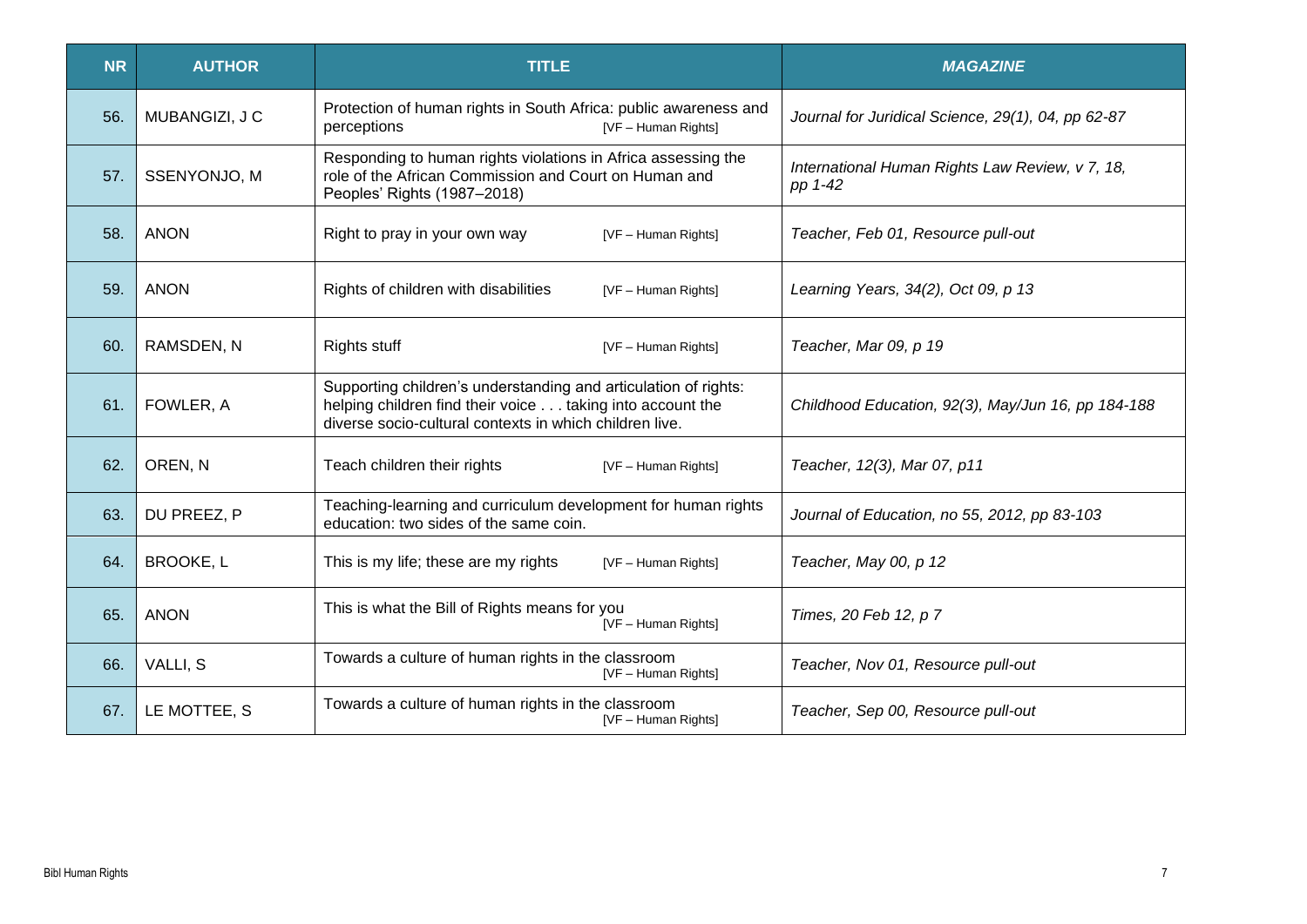

## SOME ARTICLES ON INTERNET

| <b>NR</b> | <b>AUTHOR</b>                                                                 | <b>TITLE</b>                                                                   | <b>DATE</b> | <b>ADDRESS</b>                                                                                              |
|-----------|-------------------------------------------------------------------------------|--------------------------------------------------------------------------------|-------------|-------------------------------------------------------------------------------------------------------------|
| 68.       | <b>HUMAN RIGHTS</b><br><b>COMMISSION</b>                                      | 15 basic human rights you should know                                          | 17/09/2021  | https://www.sahrc.org.za/index.php/sahrc-<br>media/news/item/1262-15-basic-human-rights-you-<br>should-know |
| 69.       | <b>ANON</b>                                                                   | 30 Basic Human Rights List: Universal Declaration of<br>Human Rights           | 17/09/2021  | https://opseu.org/wp-<br>content/uploads/2018/12/30 basic human rights list e<br>nglish.pdf                 |
| 70.       | <b>ANON</b>                                                                   | 5 human rights organisations in South Africa                                   | 17/09/2021  | https://www.humanrightscareers.com/magazine/human-<br>rights-organisations-in-south-africa/                 |
| 71.       | <b>AFRICAN</b><br><b>COMMISSION ON</b><br><b>HUMAN AND</b><br>PEOPLES' RIGHTS | African (Banjul) Charter on Human and Peoples'<br><b>Rights</b>                | 17/09/2021  | https://www.achpr.org/legalinstruments/detail?id=49                                                         |
| 72.       | <b>AMNESTY</b><br><b>INTERNATIONAL</b>                                        | Amnesty International Report 2020/21: the state of<br>the world's human rights | 17/09/2021  | https://www.amnesty.org/en/wp-<br>content/uploads/2021/06/English.pdf                                       |
| 73.       | <b>RSA</b>                                                                    | Bill of Rights, Chapter 2, Section 7-39 of the<br>Constitution                 | 17/09/2021  | https://www.justice.gov.za/legislation/constitution/chp02.<br>html                                          |
| 74.       | <b>ANON</b>                                                                   | Chapter Two of the Constitution of South Africa                                | 17/09/2021  | https://en.wikipedia.org/wiki/Chapter_Two_of_the_Consti<br>tution of South Africa                           |
| 75.       | <b>CENTRE FOR</b><br><b>HUMAN RIGHTS</b>                                      | Guide to the African human rights system                                       | 17/09/2021  | https://www.corteidh.or.cr/tablas/31712.pdf                                                                 |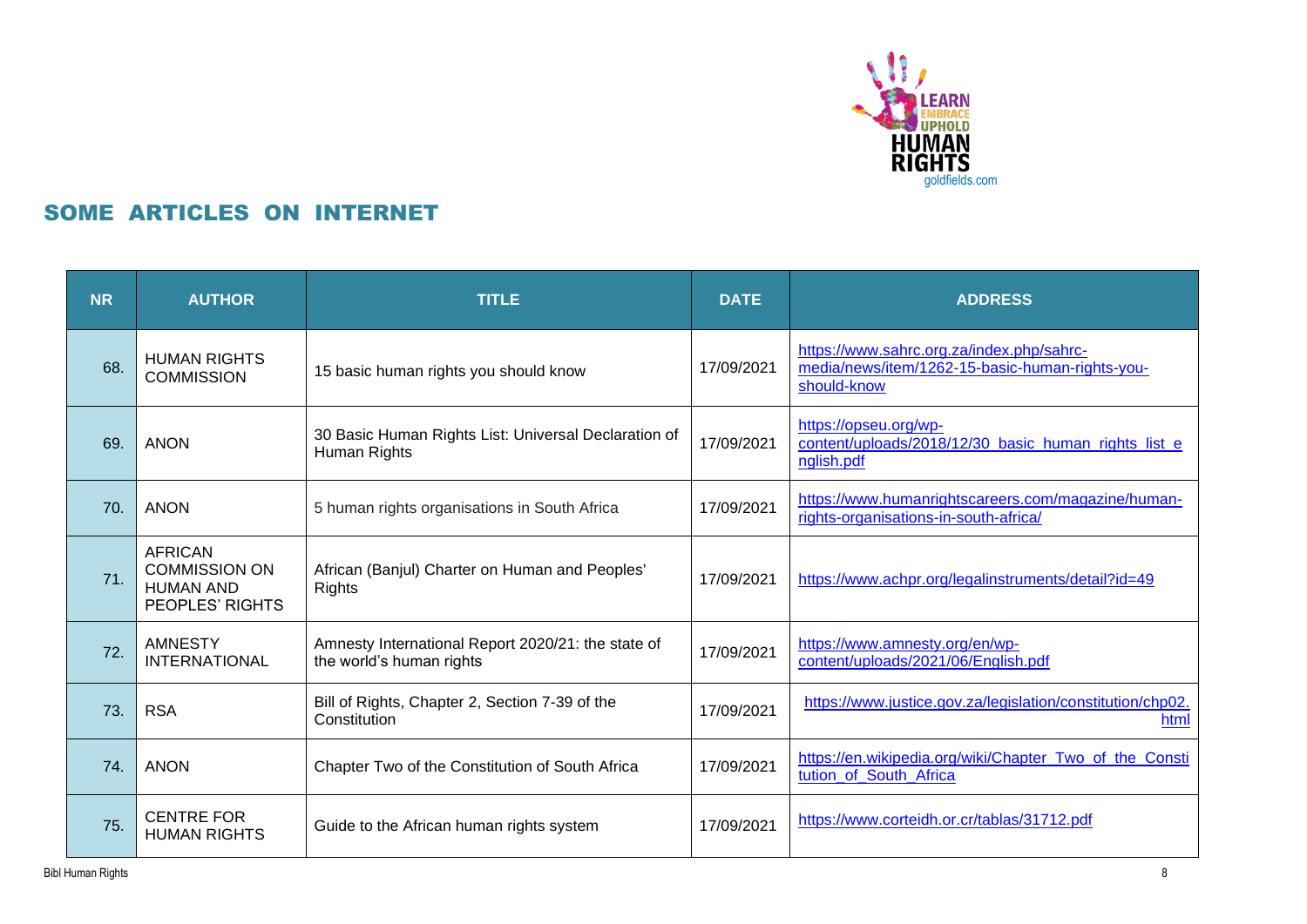| <b>NR</b> | <b>AUTHOR</b>                                                                                       | <b>TITLE</b>                                                                                                                             | <b>DATE</b> | <b>ADDRESS</b>                                                                                                                                                     |
|-----------|-----------------------------------------------------------------------------------------------------|------------------------------------------------------------------------------------------------------------------------------------------|-------------|--------------------------------------------------------------------------------------------------------------------------------------------------------------------|
| 76.       | LIEBENBERG, S                                                                                       | Human development and human rights: South<br>African country study                                                                       | 17/09/2021  | http://hdr.undp.org/sites/default/files/sandra liebenberg.<br>pdf                                                                                                  |
| 77.       | PARLIAMENT OF SA                                                                                    | Human rights                                                                                                                             | 17/09/2021  | https://www.parliament.gov.za/storage/app/media/Educa<br>tionPubs/human_rights_email_eng.pdf                                                                       |
| 78.       | <b>SOUTH AFRICAN</b><br><b>HUMAN RIGHTS</b><br><b>COMMISSION</b>                                    | Human rights - overview of human rights violations<br>2012-2017                                                                          | 17/09/2021  | https://www.sahrc.org.za/home/21/files/State%20of%20<br>HR%202019%20TAR2016-<br>2017%20Human%20Rights%20Day%202019%20smalle<br>r.pdf                               |
| 79.       | <b>ANON</b>                                                                                         | Human rights in South Africa                                                                                                             | 17/09/2021  | https://en.wikipedia.org/wiki/Human rights in South Afr<br>ica                                                                                                     |
| 80.       | OFFICE OF UNITED<br><b>NATIONS HIGH</b><br><b>COMMISSIONER</b><br><b>FOR HUMAN</b><br><b>RIGHTS</b> | Human rights violations and abuses in the context of<br>protests in the Bolivarian Republic of Venezuela from<br>1 April to 31 July 2017 | 17/09/2021  | https://www.refworld.org/pdfid/59b69d724.pdf                                                                                                                       |
| 81.       | <b>ANON</b>                                                                                         | Human rights violations in apartheid South Africa                                                                                        | 17/09/2021  | https://projects.kora.matrix.msu.edu/files/210-808-<br>10658/al.sff.document.af000035.pdf                                                                          |
| 82.       | <b>INTER-</b><br>PARLIAMENTARY<br><b>UNION</b>                                                      | Human rights: Handbook for Parliamentarians No 26                                                                                        | 17/09/2021  | https://www.ohchr.org/documents/publications/handbook<br>parliamentarians.pdf                                                                                      |
| 83.       | <b>SOUTH AFRICAN</b><br><b>HUMAN RIGHTS</b><br><b>COMMISSION</b>                                    | Media statement: SAHRC releases report on trends<br>in human rights violations in South Africa                                           | 17/09/2021  | https://www.sahrc.org.za/index.php/sahrc-media/news-<br>2/item/1088-media-statement-sahrc-releases-report-on-<br>trends-in-human-rights-violations-in-south-africa |
| 84.       | <b>HUMAN RIGHTS</b><br><b>COMMISSION</b>                                                            | My rights, my responsibilities                                                                                                           | 17/09/2021  | https://www.sahrc.org.za/home/21/files/SAHRC%20My%<br>20rights%20My%20responsibilities%20booklet%20revis<br>ed%2020%20March%202018.pdf                             |
| 85.       | <b>ANON</b>                                                                                         | South Africa 2019 human rights report                                                                                                    | 17/09/2021  | https://www.state.gov/wp-<br>content/uploads/2020/02/SOUTH-AFRICA-2019-<br>HUMAN-RIGHTS-REPORT.pdf                                                                 |
| 86.       | <b>RSA</b>                                                                                          | South African Human Rights Commission, Act 40 of<br>2013                                                                                 | 17/09/2021  | https://www.golegal.co.za/wp-<br>content/uploads/2016/12/South-African-Human-Rights-<br>Commission-Act-40-of-2013.pdf                                              |